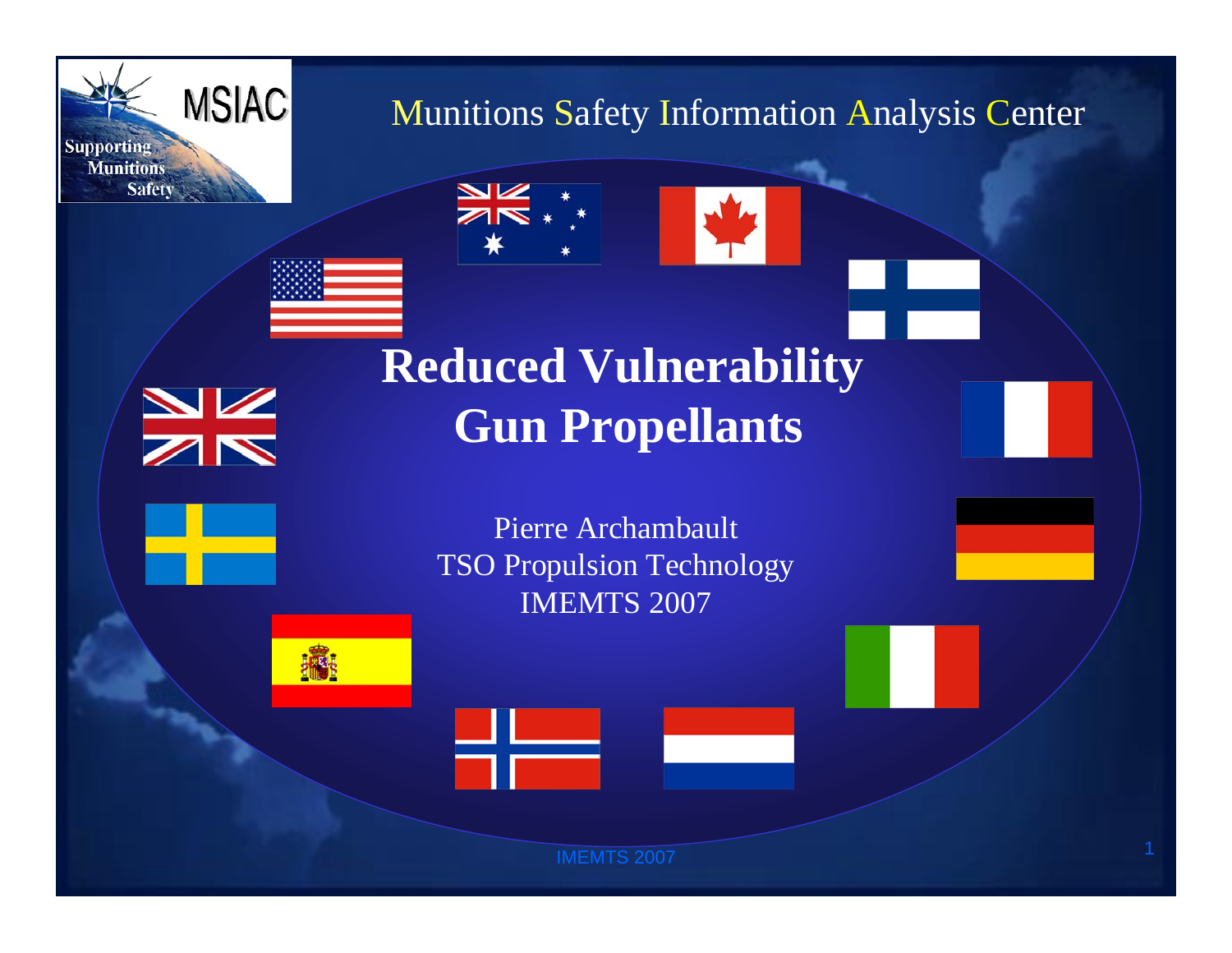

# **AIM OF THE PRESENTATION**

# Overview of gun propellant that are available or will be in the immediate future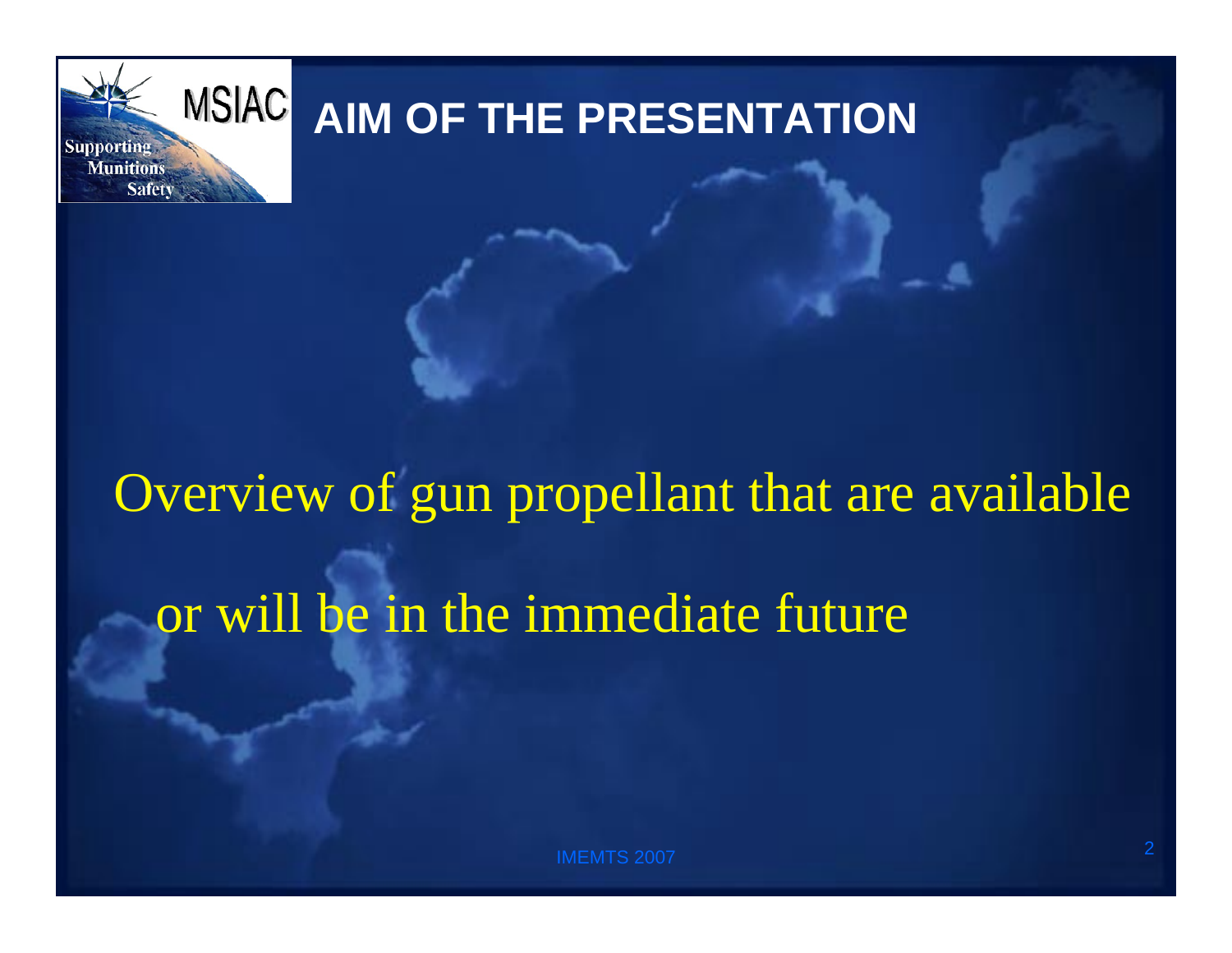

### **BACKGROUND**

### **NIMIC IM Design Technology Workshop**

### **US Joint Services IM Technology Panel**

**Limited amount of IM data for LOVA propellants for LOVA propellants**

Lack of high performance**low vulnerability propellants propellants**

**Large Calibre Gun Propellants: Propellants: TOP PRIORITY for the development of development of IM technology technology**

MSIAC Project and the state of the state of the state of the state of the state of the state of the state of the state of the state of the state of the state of the state of the state of the state of the state of the state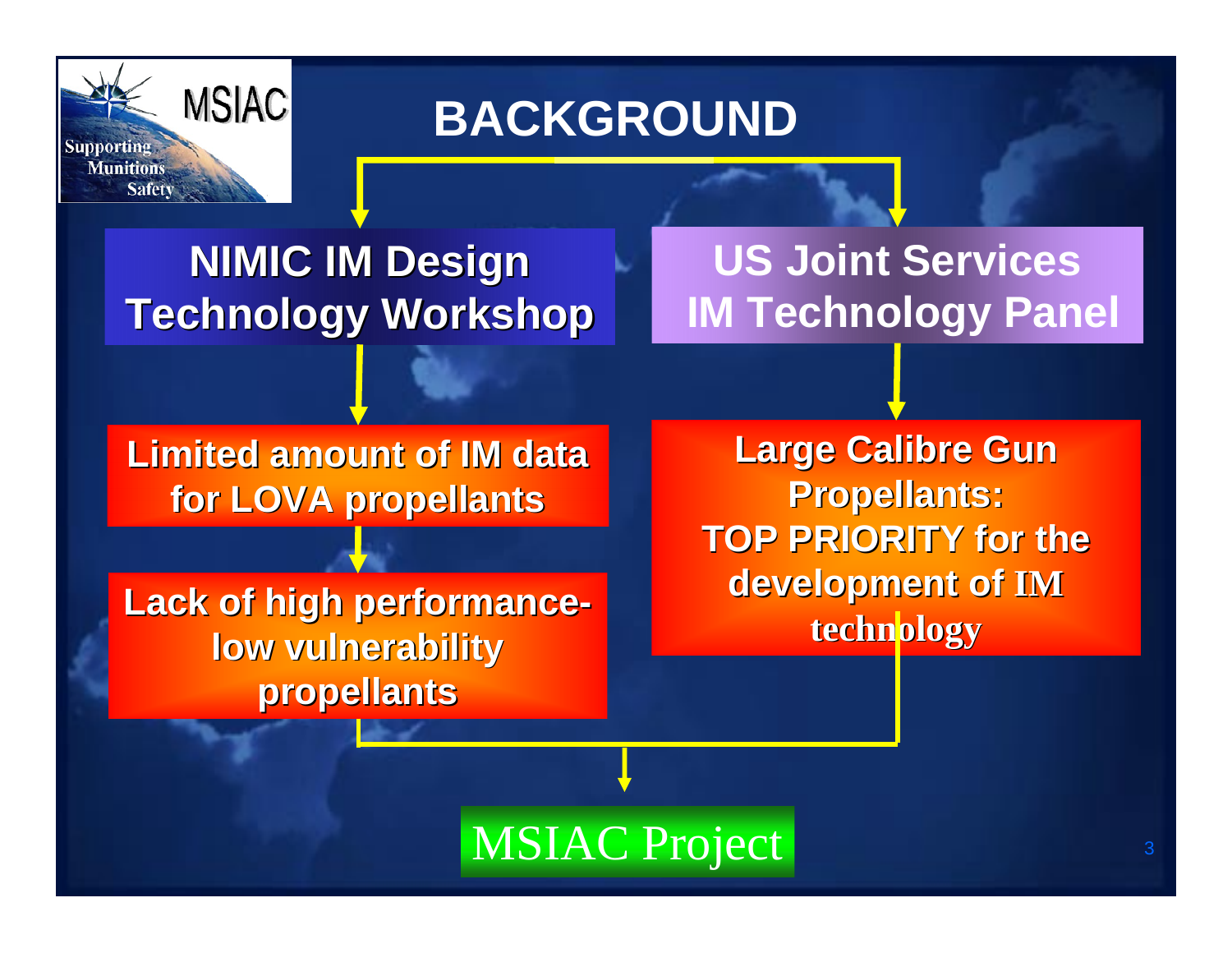

### **IN A NUTSHELL**

#### Medium (20 mm +) and large caliber propellant

#### Available in the immediate future

Based on

- Survey carried out with propellant manufacturers
- Literature
- Details in a MSIAC report

*"Status of Available Reduced Vulnerability Gun Propellant "*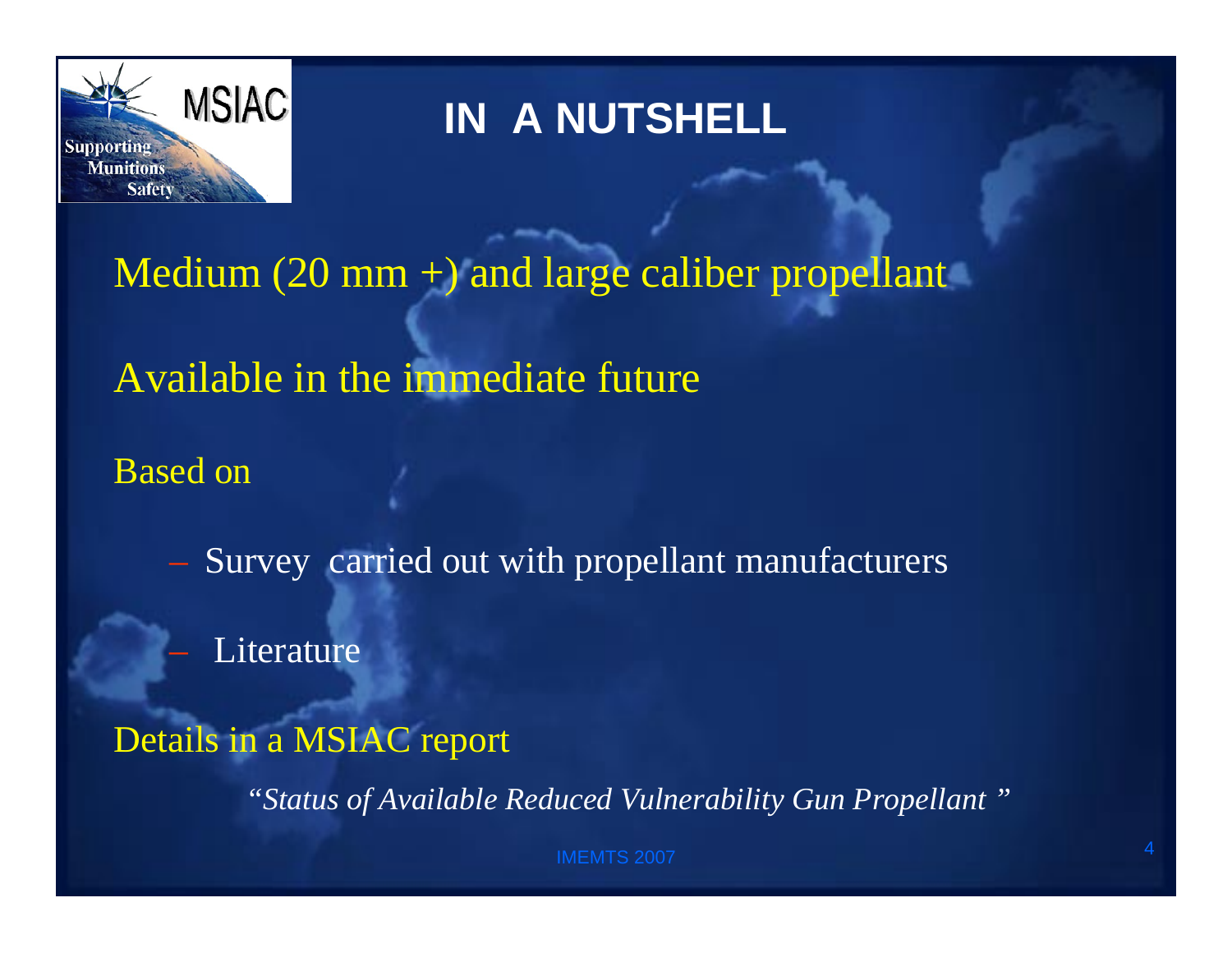

### **IN A NUTSHELL**

Data requested from manufacturers

• IM test results

• Ballistic performance

• Cost/production capability

• Manufacturing process

• Formulation chemistry and sensitivity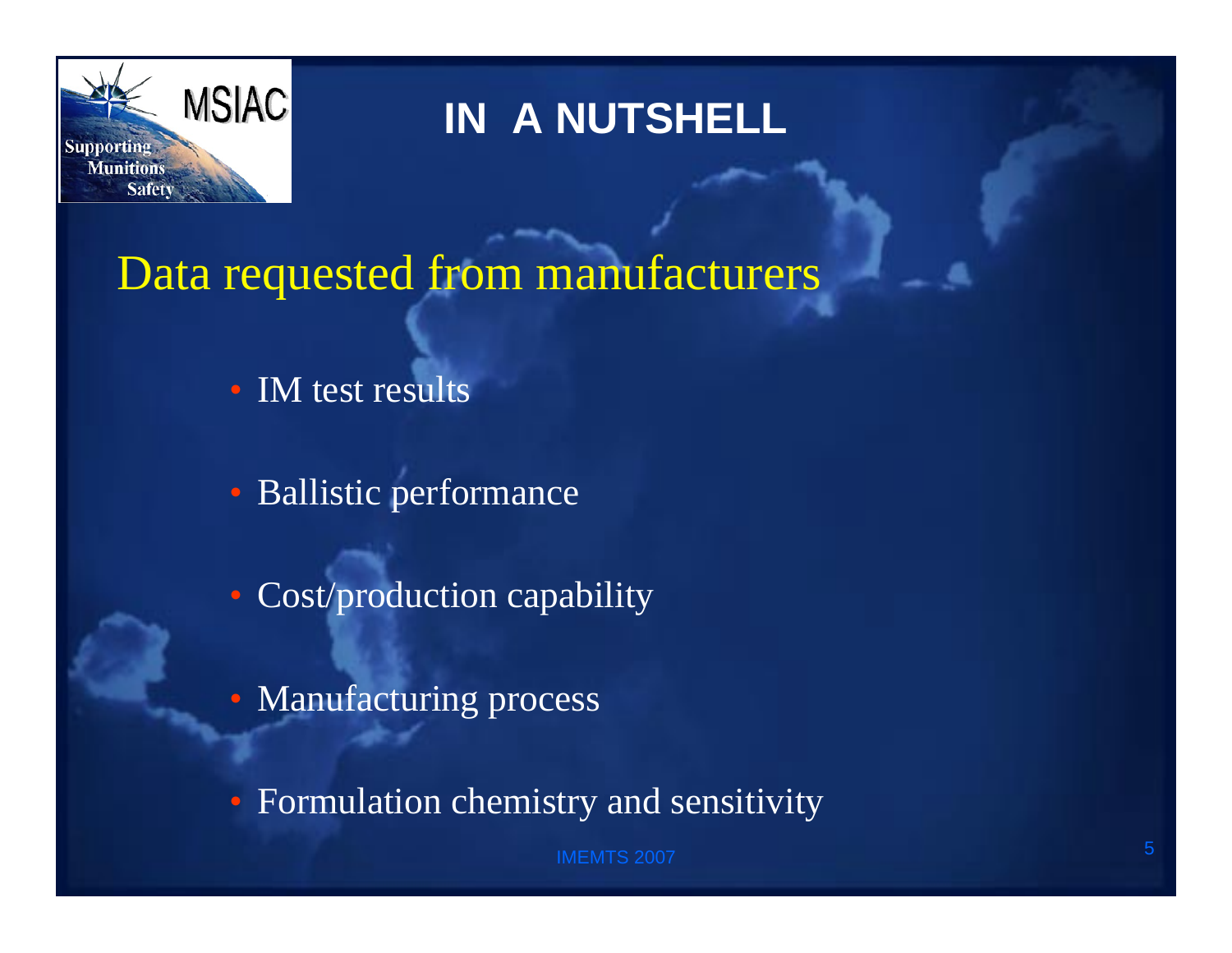

# **FORMULATION SELECTION**

Potential to be in the field within 10 years

Ballistic performance demonstrated in intended application

Existing production scale manufacturing facilities

IM properties demonstrated

Significant IM tests carried in intended application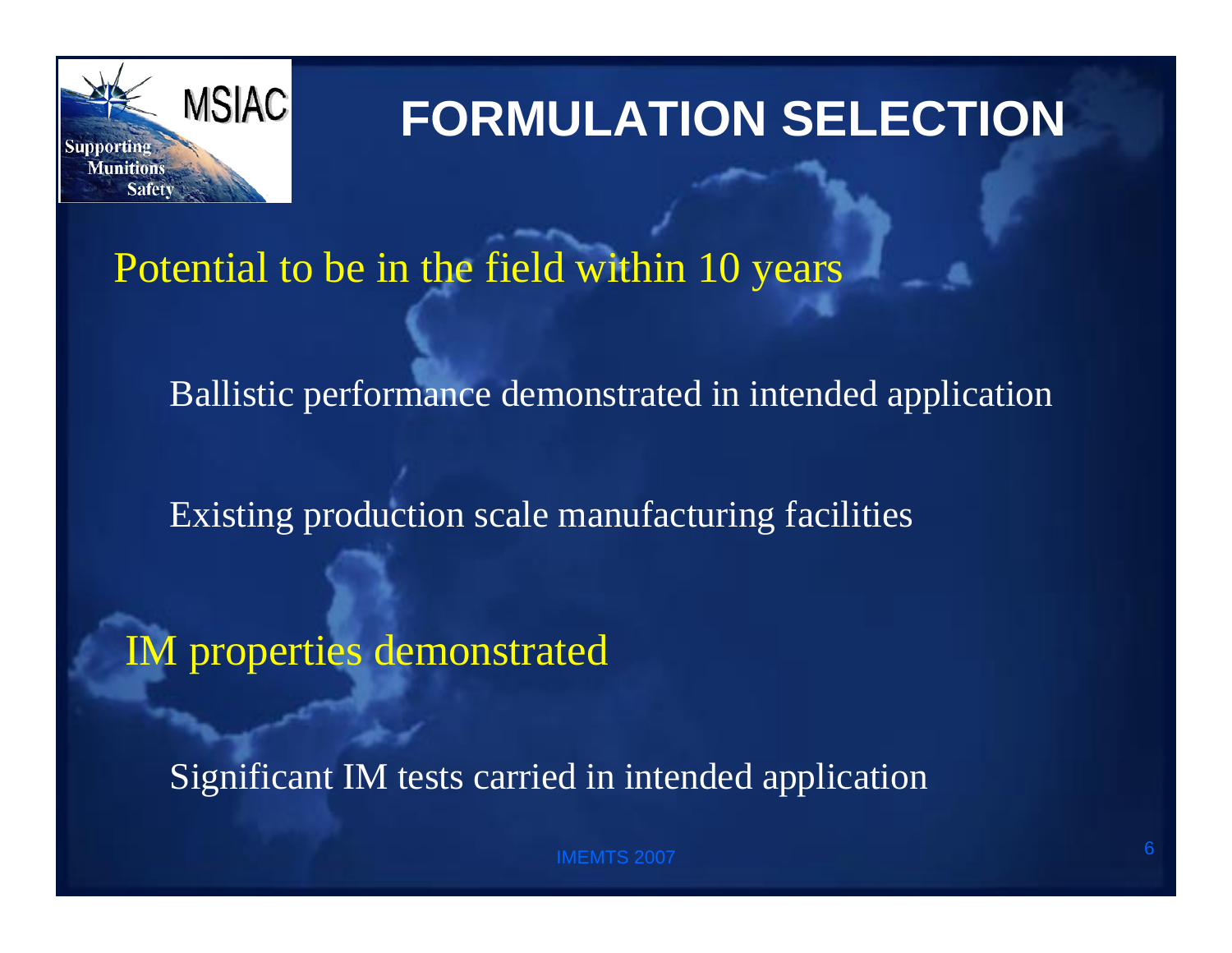

#### **TRENDS**

#### • Improving conventional formulations

– By using less sensitive ingredients

• Environmentally friendly ingredients

• Processing techniques reducing the environmental burden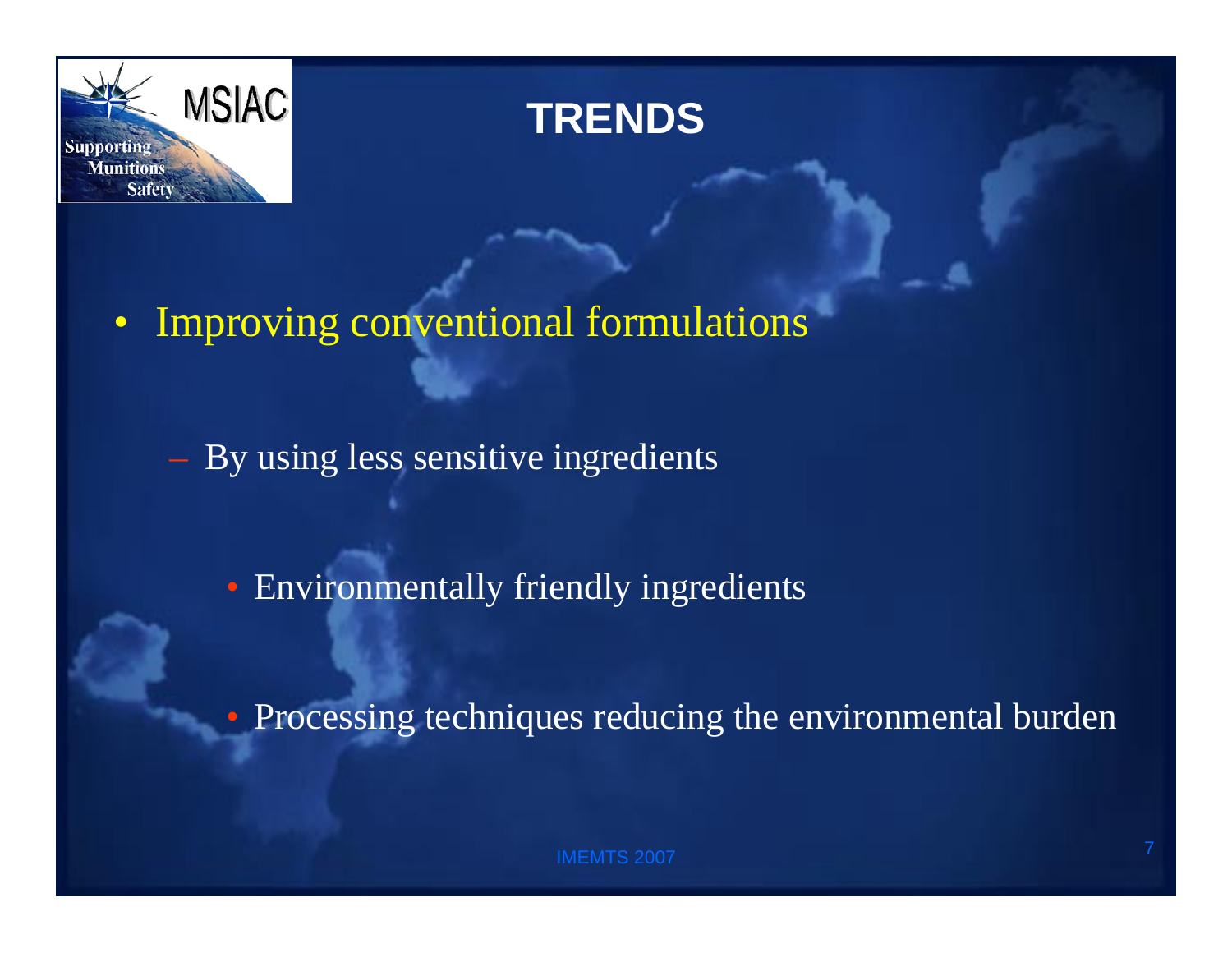

#### **TRENDS**

• Improving the nitramine based XM39 formulation

– Improved RDX particle size distribution

– Energetic plasticizer

Process friendly binder

 $\overline{7}$  , and the contract of the contract of the contract of the contract of the contract of the contract of the contract of the contract of the contract of the contract of the contract of the contract of the contract o • Processing techniques reducing the environmental burden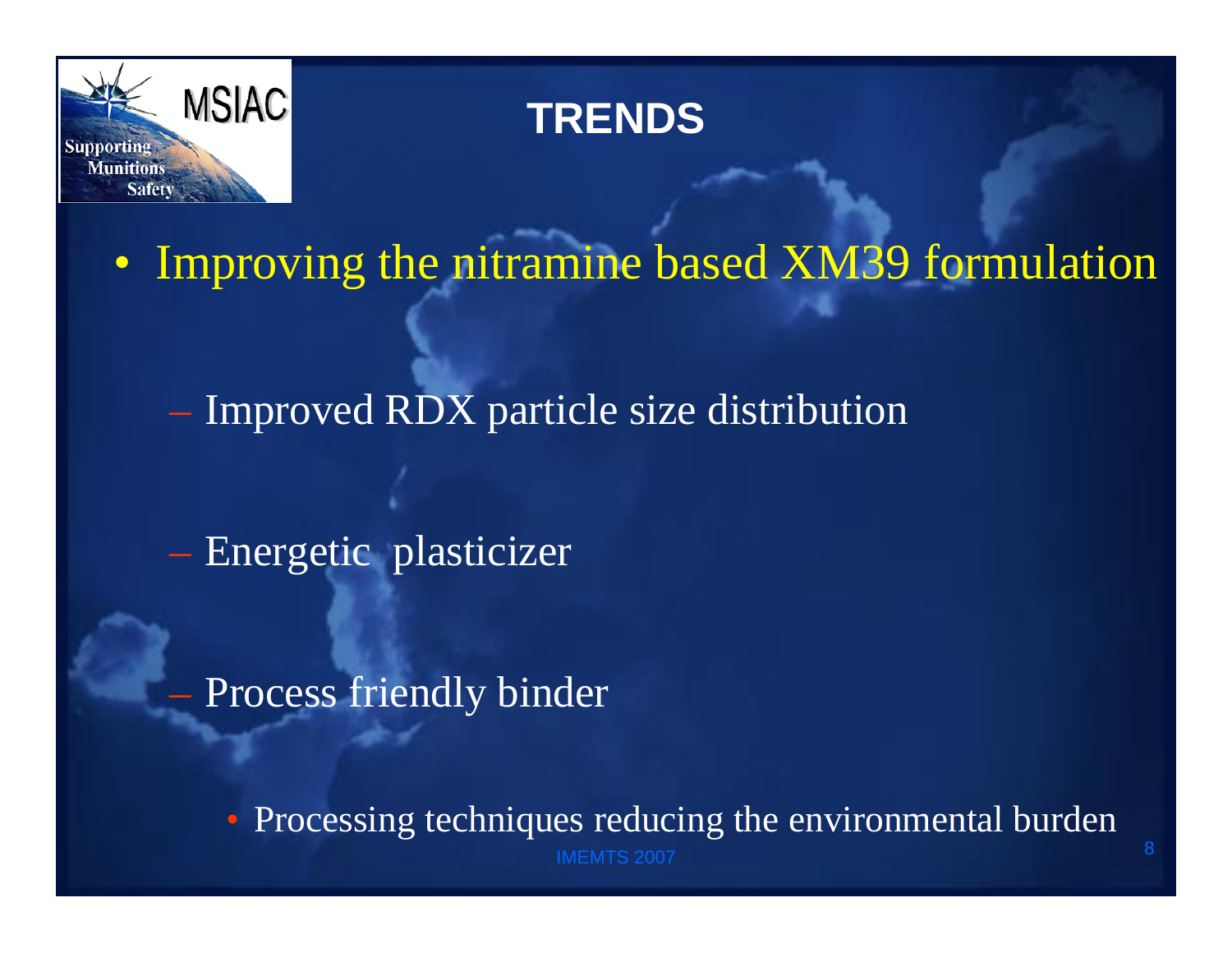

- Artillery Charges (155 mm Modular Charges )
	- Eurenco
		- HUX designed by Eurenco France in the late 90's
		- NL-100 to be introduced in service in 2009
	- NitroChemie
		- R 5730 in service with few countries such as Ge, UK, US

|                       |            | <b>BARE TESTS</b>                          |           |  | SCO FCO FI BI SCJ | SR <sup>I</sup> |
|-----------------------|------------|--------------------------------------------|-----------|--|-------------------|-----------------|
|                       |            |                                            |           |  |                   |                 |
|                       |            | Eurenco Bofors    NL-100    155 mm Charges |           |  |                   |                 |
| <b>Eurenco France</b> | <b>HUX</b> | 155 mm Charges                             | <b>IV</b> |  |                   |                 |
| <b>NitroChemie</b>    | R5730      | 155 mm Charges                             |           |  |                   |                 |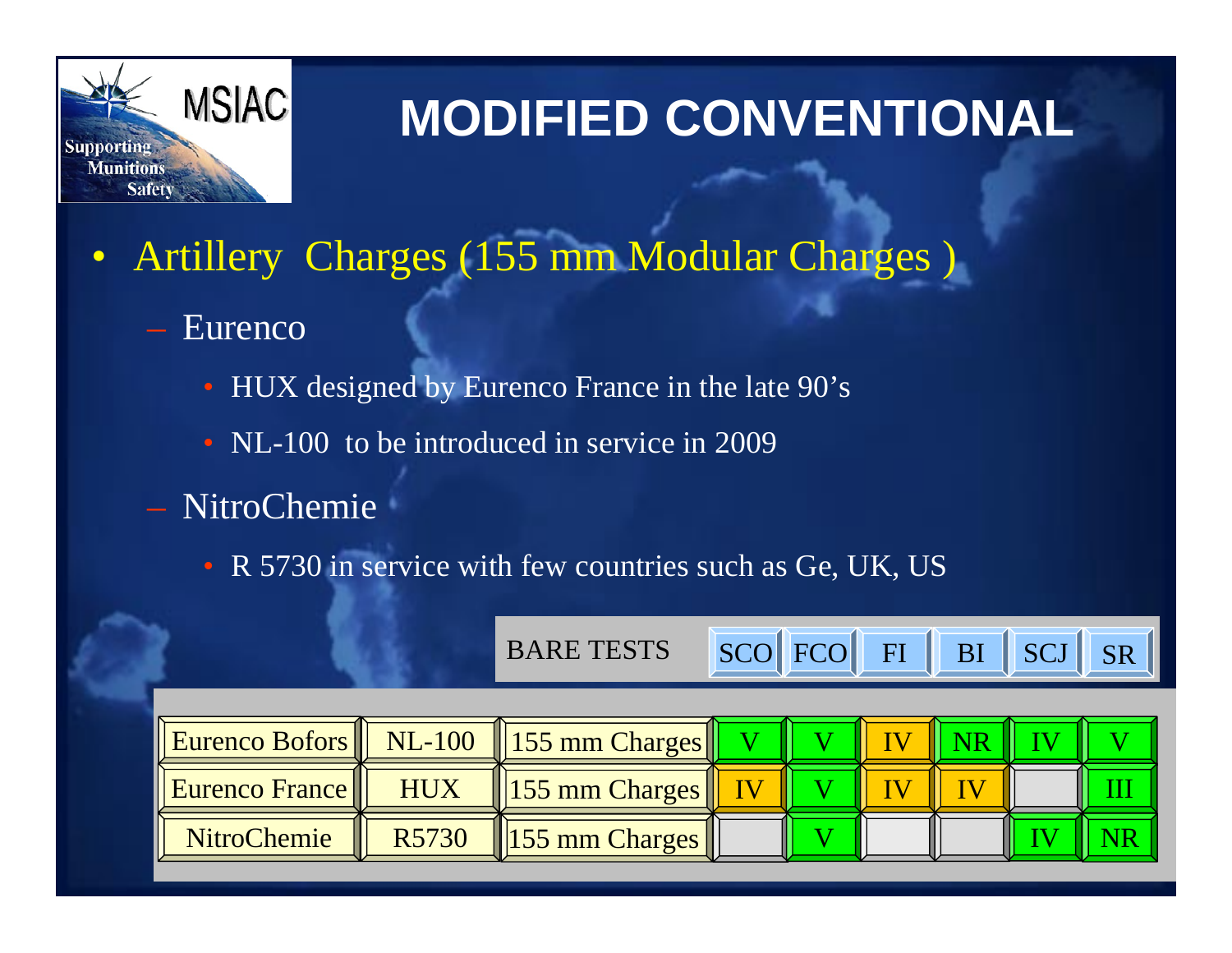

- Fixed ammunition
	- NitroChemie
		- SCDB in service in few 105 mm and 120 mm tank rounds
		- EI Family (SBST, EI, EI+, EI ++, ECL)
			- In service with 20 mm to 35 mm rounds in Ge, Fi, No, Sw, US
		- ECL
			- In qualification with 30 mm rounds in GE
			- Feasibility study with 30 mm and 120 mm mortar rounds in US

**BARE T** 

| ESTS | <b>SCO</b> |
|------|------------|
|------|------------|

FCO FI BI SCJ SR

| Eurenco Bofors     | $NL-2XX$      | 40-120 mmTk        |  |            |  |  |
|--------------------|---------------|--------------------|--|------------|--|--|
| <b>IMI</b>         | <b>CLP-26</b> | $105$ mm Tk        |  |            |  |  |
| <b>NitroChemie</b> | <b>SCDB</b>   | 105-120 mm Tk      |  |            |  |  |
| <b>NitroChemie</b> | <b>SBST</b>   | $20 - 35$ mm       |  | <b>THT</b> |  |  |
| <b>NitroChemie</b> | $EI++$        | $20 - 35$ mm       |  |            |  |  |
| <b>NitroChemie</b> | <b>ECL</b>    | $20-76$ mm, Mortar |  |            |  |  |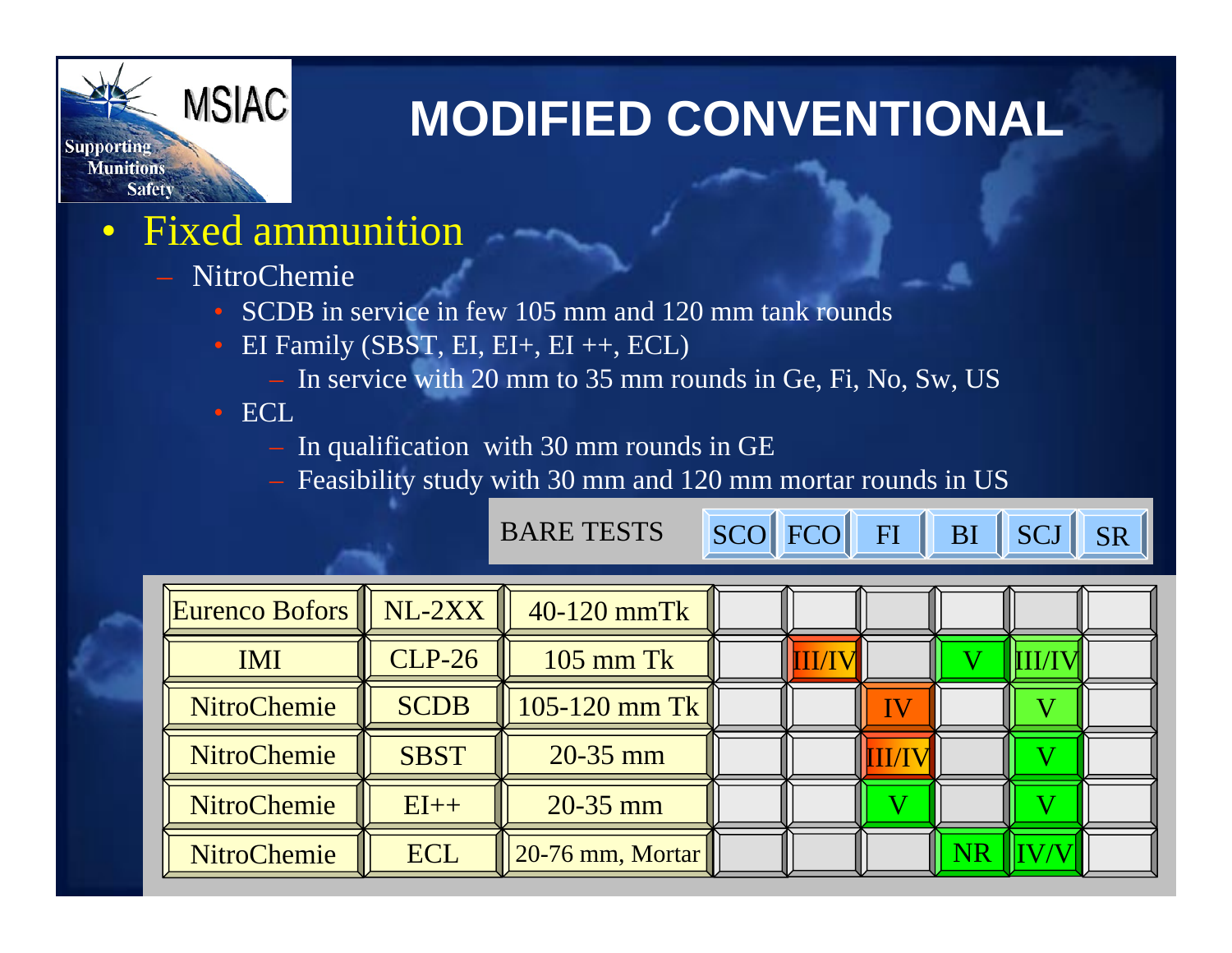

- Fixed ammunition
	- Eurenco
		- NL2XX for 40 mm, 57 mm and 105 mm tank rounds, still in development.
	- IMI
		- CPL Family

In qualification in 105 mm and 120 mm tank KE rounds

BARE TESTS

**SCO** 

FCO FI BI SCJ SR

|                    |               | Eurenco Bofors $\  \ \text{NL-2XX} \ $ 40 - 120 mm Tk |  |  |  |
|--------------------|---------------|-------------------------------------------------------|--|--|--|
| <b>IMI</b>         | <b>CLP-26</b> | $105$ mm Tk                                           |  |  |  |
| <b>NitroChemie</b> | <b>SCDB</b>   | 105-120 mm Tk                                         |  |  |  |
| <b>NitroChemie</b> | <b>SBST</b>   | $20 - 35$ mm                                          |  |  |  |
| <b>NitroChemie</b> | $EI++$        | $20 - 35$ mm                                          |  |  |  |
| <b>NItroChemie</b> | <b>ECL</b>    | $ 20 - 76$ mm, Mortar                                 |  |  |  |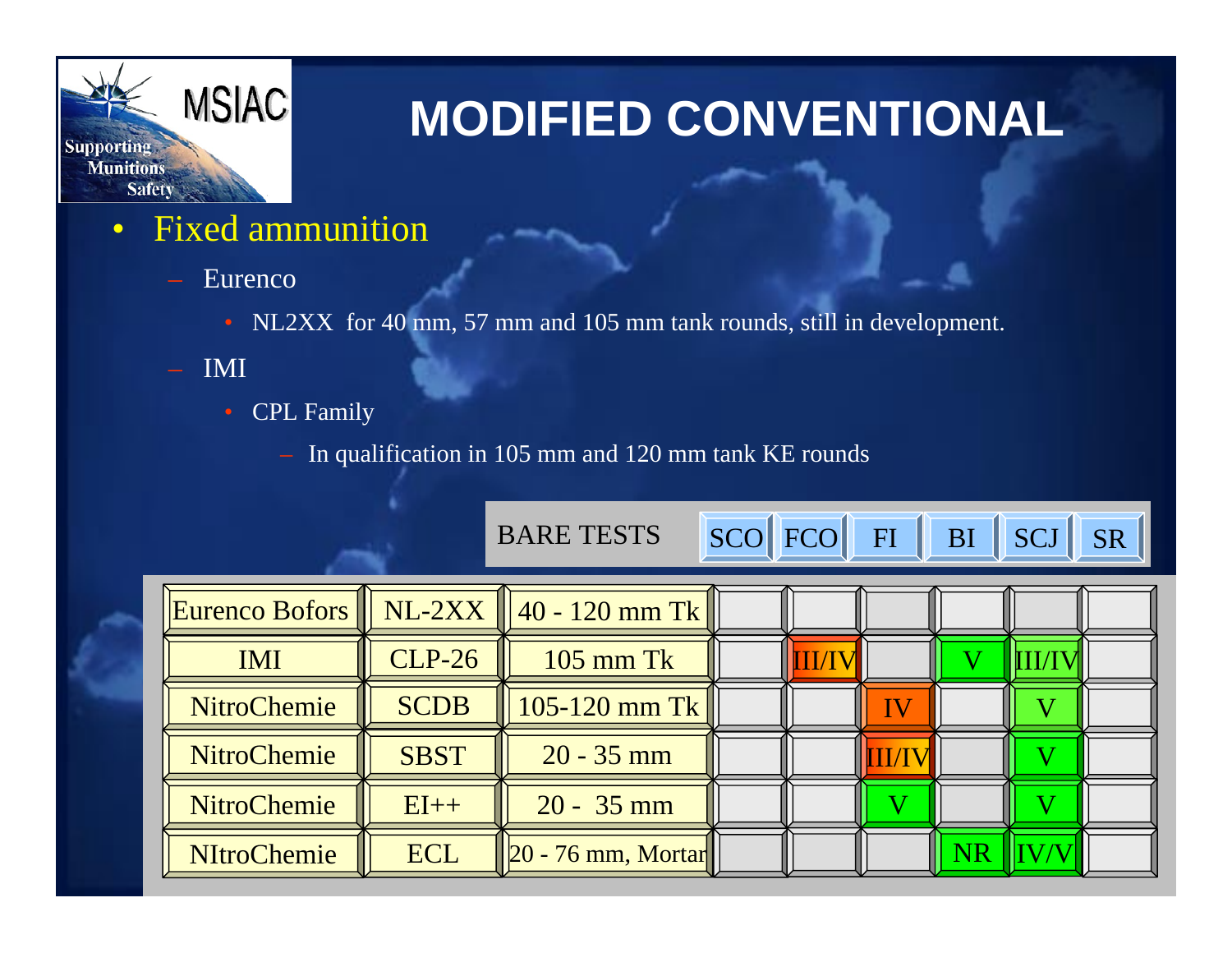

BARE TESTS

S SCO FCO FI BI SCJ SR

#### • Propelling Charges

|                       |                   | <b>Eurenco Bofors</b>    NL-100    155 mm Charges |  |  |  |
|-----------------------|-------------------|---------------------------------------------------|--|--|--|
| <b>Eurenco France</b> | HUX               | $\left\vert \right\vert$ 155 mm Charges           |  |  |  |
| <b>NitroChemie</b>    | R <sub>5730</sub> | $\left  \right $ 155 mm Charges                   |  |  |  |

#### • Fixed Ammunition

| Eurenco Bofors     | NL-2XX      | $40 - 120$ mm Tk      |  |  |  |
|--------------------|-------------|-----------------------|--|--|--|
| <b>IMI</b>         | $CLP-26$    | $105$ mm Tk           |  |  |  |
| <b>NitroChemie</b> | <b>SCDB</b> | 105-120 mm Tk         |  |  |  |
| <b>NitroChemie</b> | <b>SBST</b> | $20 - 35$ mm          |  |  |  |
| <b>NitroChemie</b> | $EI++$      | $20 - 35$ mm          |  |  |  |
| <b>NItroChemie</b> | <b>ECL</b>  | $ 20 - 76$ mm, Mortar |  |  |  |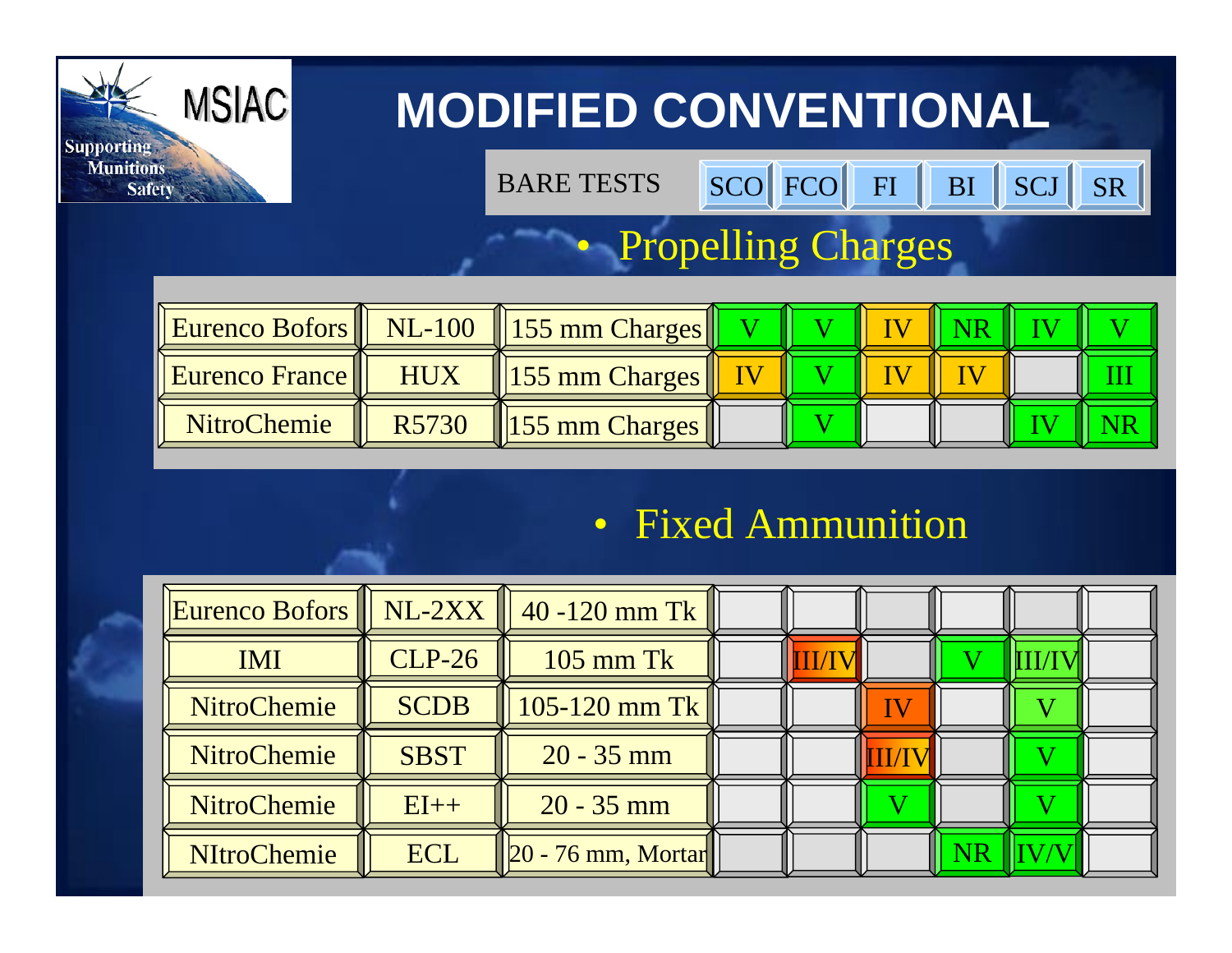

In service

- HUX (155 mm French Army Top Modular)
- R5730 (155 mm DM72)
- $-$  SCDB (105 mm  $\&$  120 mm tank KE rounds)
- EI Family (20 mm 35 mm)
- In qualification

 $\overline{7}$  , and the contract of the contract of the contract of the contract of the contract of the contract of the contract of the contract of the contract of the contract of the contract of the contract of the contract o – NL-100 (155 mm Uniflex 2 IM ) – CPL Family (105 mm & 120 mm tank KE rounds) In development  $-$  NL-2XX (20 mm  $-$  76 mm & mortar) – ECL (30 mm & 120 mm mortar )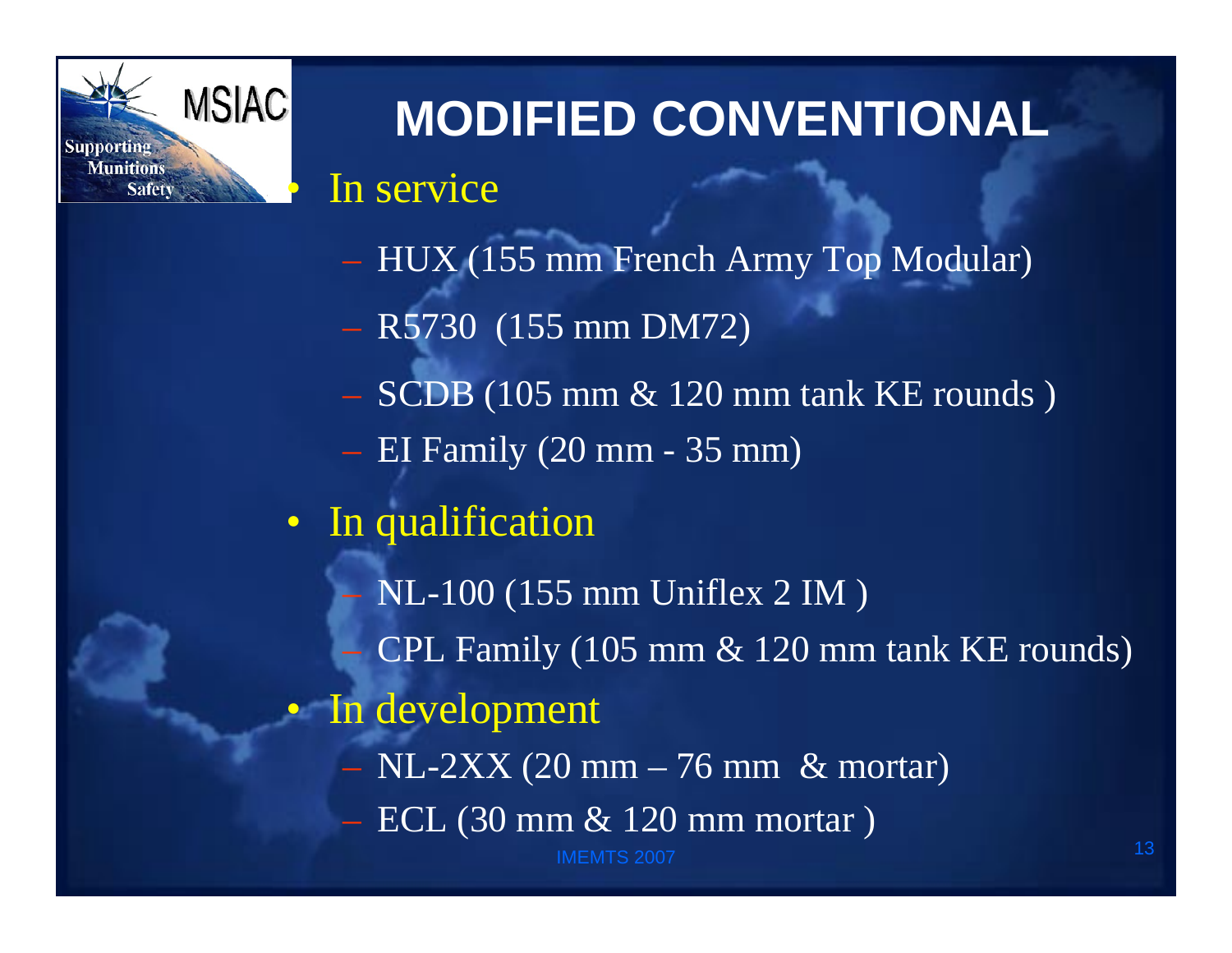

– Eurenco

• NL-0XX

– GD-OTS Canada (Valleyfield)

• XM39 (Modified)

– NSWC Indian Head

• M43

• EX-99

– Process licensed from Eurenco Bofors

IMEMTS 2007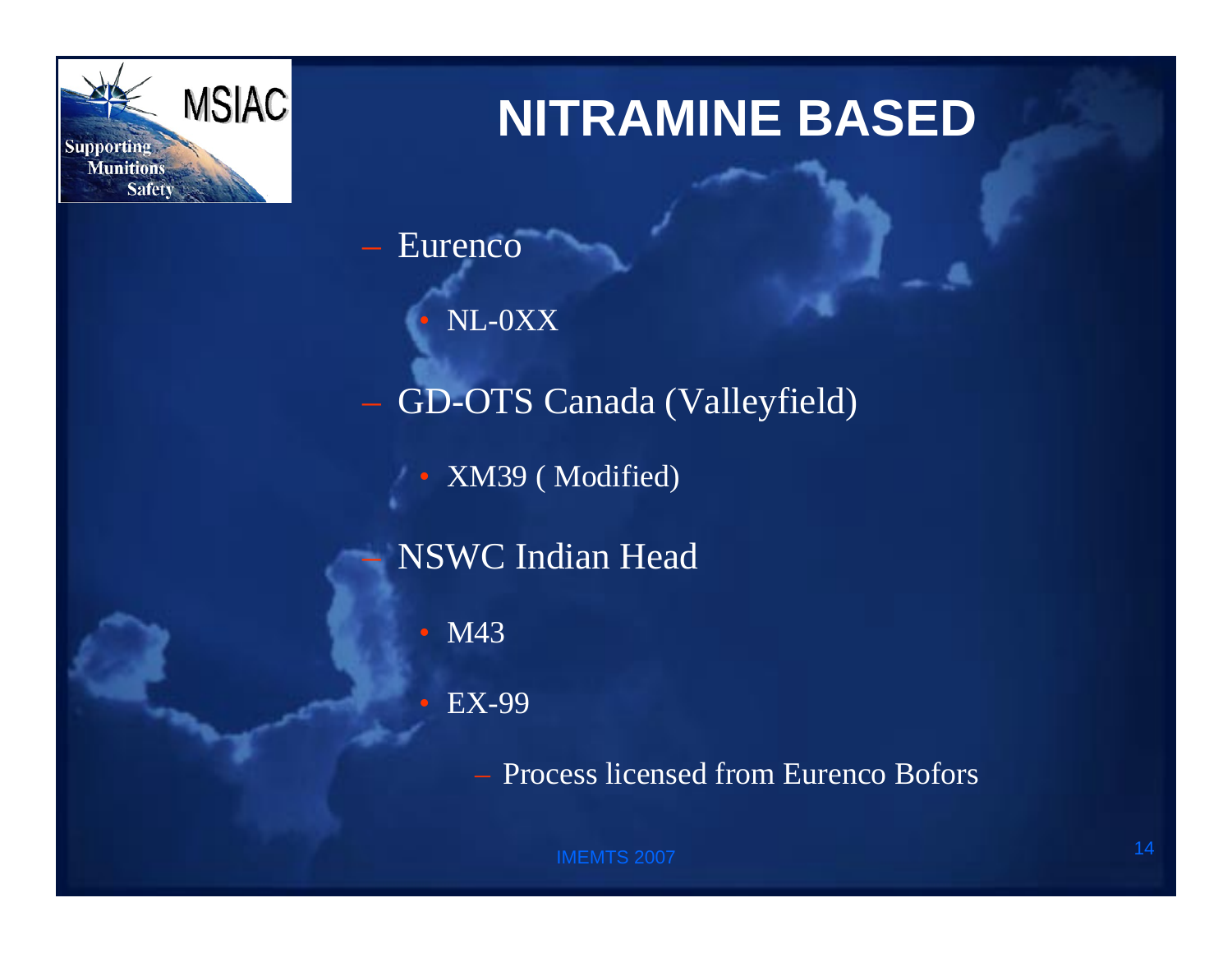

• Naval Propelling Charges – With **energetic plasticizer** (EX99) • To be introduce in service by – US Navy as the 5 inch gun Extended Range Guided Munition propelling charge FCO FI BI SCJ SR

BARE TESTS

**SCO** 

| <b>DSTO/ADI</b> | XM39/P       | 5 inch 54 Cal |  |  |  |
|-----------------|--------------|---------------|--|--|--|
| <b>US Navy</b>  | <b>EX-99</b> | 5 inch 62 Cal |  |  |  |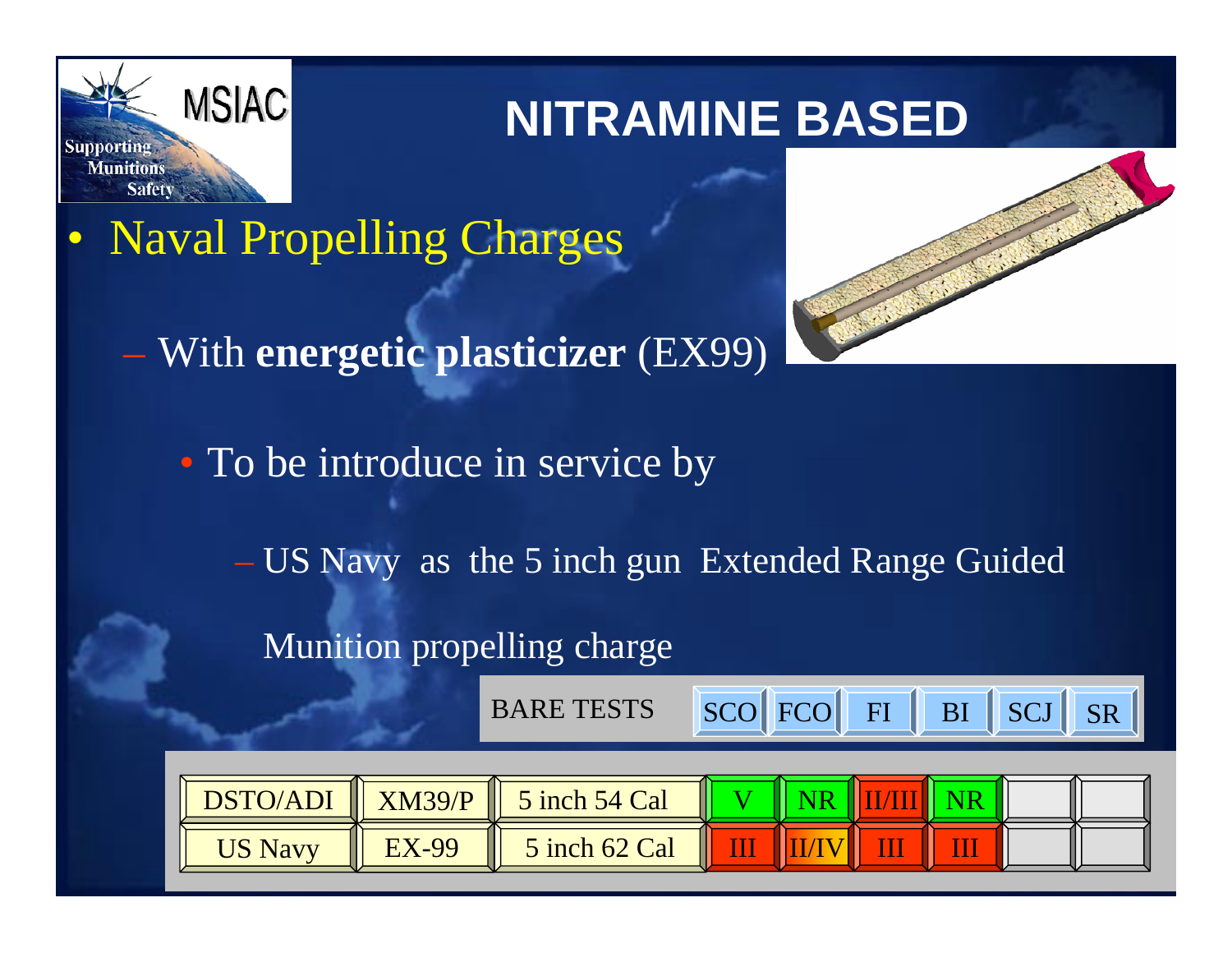Fixed Ammunition

**MSIAC** 

**Supporting Munitions** 

**Safety** 

– With **inert plasticizer** (NL-0XX, XM39)

- NL-0xx
	- In service with the 40  $& 57$  mm gun in Se (Eurenco)
	- In certification for the US Coast Guard
- XM39 Extensively tested by
	- GD-OTS Canada in a HE 105 mm tank cartridge
	- US Army in a HEAT 105 mm tank cartridge (M456)

|                                                              | <b>BARE TESTS</b> |                       |  |  | SCO FCO FI BI SCJ SR |  |
|--------------------------------------------------------------|-------------------|-----------------------|--|--|----------------------|--|
| $\vert$ Eurenco Bofors $\vert\vert$ NL-0XX $\vert\vert\vert$ |                   | $40 \& 57 \text{ mm}$ |  |  |                      |  |
| GDOTS Canada                                                 | <b>XM39</b>       | 105 mm Tk HE          |  |  |                      |  |
| <b>US Army</b>                                               | M43               | 105 mm Tk KE          |  |  |                      |  |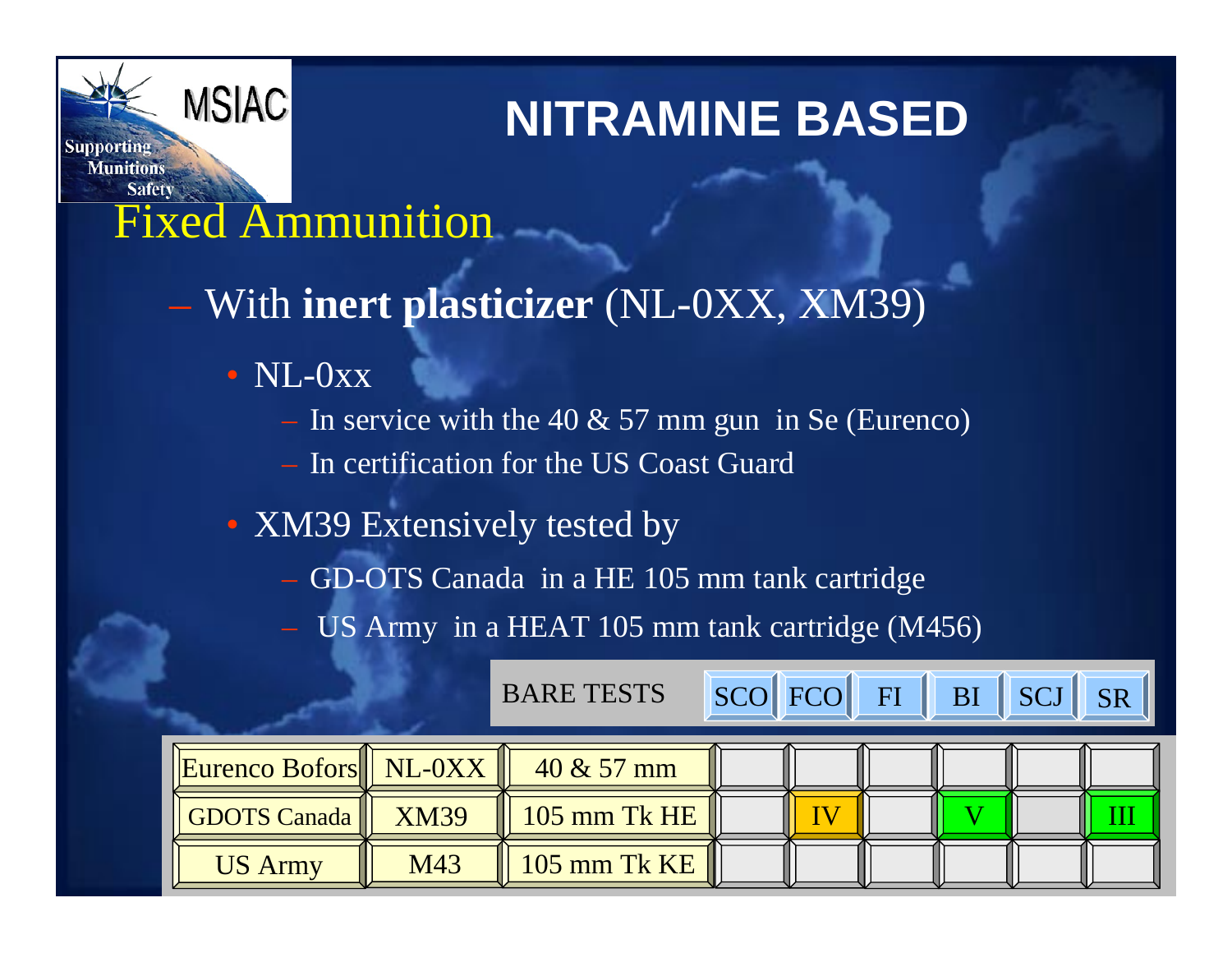

#### Fixed Ammunition

- With **energetic plasticizer** (M43 very similar to EX-99)
	- In service with the US M900 APFSDS-T 105 mm tank

BARE TESTS SCO

|  | <b>SCOLECO</b> |  |
|--|----------------|--|
|--|----------------|--|





| <b>Eurenco Bofors</b> NL-0XX |     | $40 \& 57 \text{ mm}$ |  |  |  |
|------------------------------|-----|-----------------------|--|--|--|
| GDOTS Canada    XM39         |     | $105$ mm Tk HE        |  |  |  |
| <b>US Army</b>               | M43 | $105$ mm Tk KE        |  |  |  |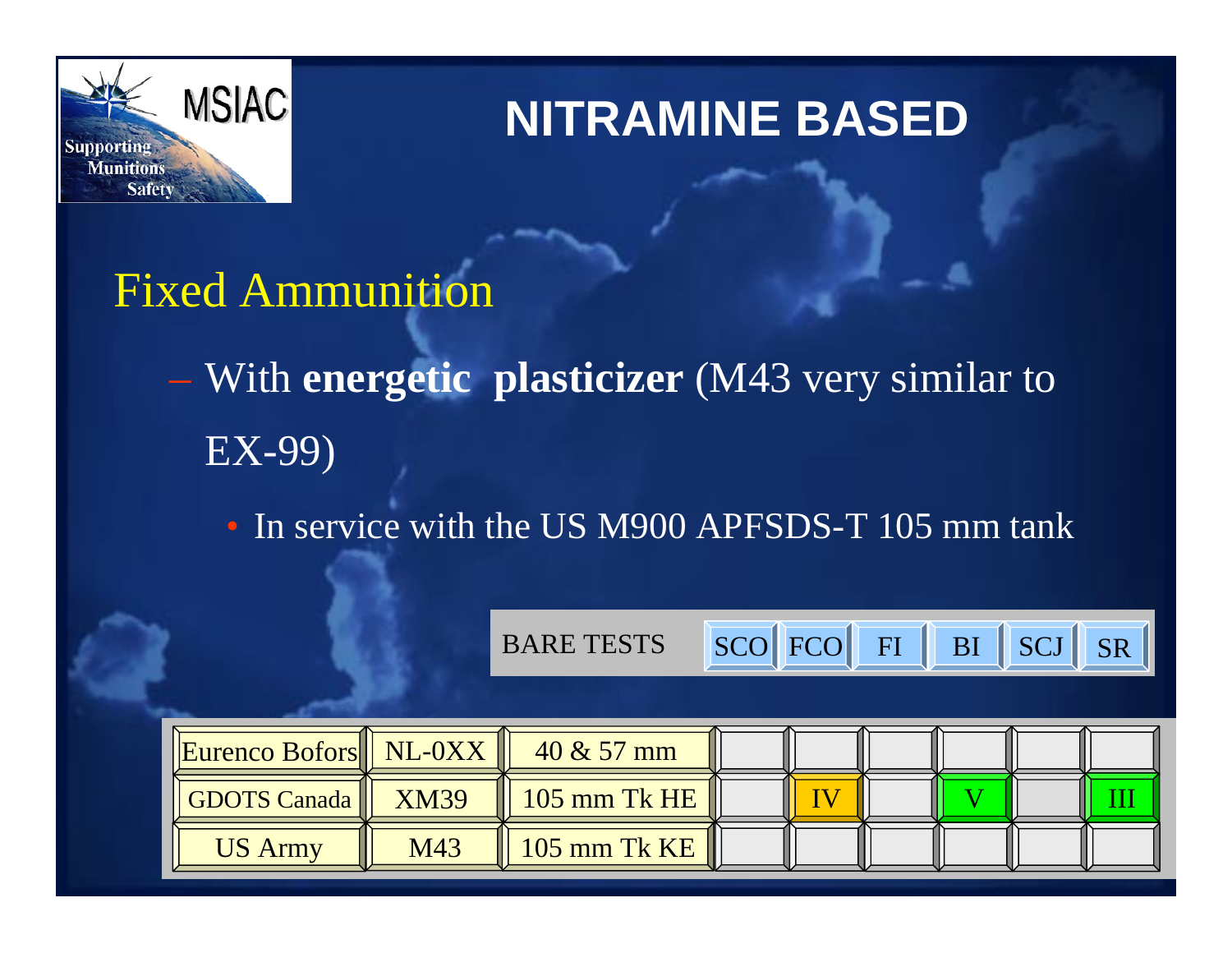

BARE TESTSS SCOIFCO FIIBISCULSR

#### • Propelling Charges



#### • Fixed Ammunition

| Eurenco Bofors   NL-0XX |     | $40 \& 57 \text{ mm}$ |  |  |  |
|-------------------------|-----|-----------------------|--|--|--|
| GDOTS Canada    XM39    |     | $105$ mm Tk HE        |  |  |  |
| <b>US Army</b>          | M43 | $105$ mm Tk KE        |  |  |  |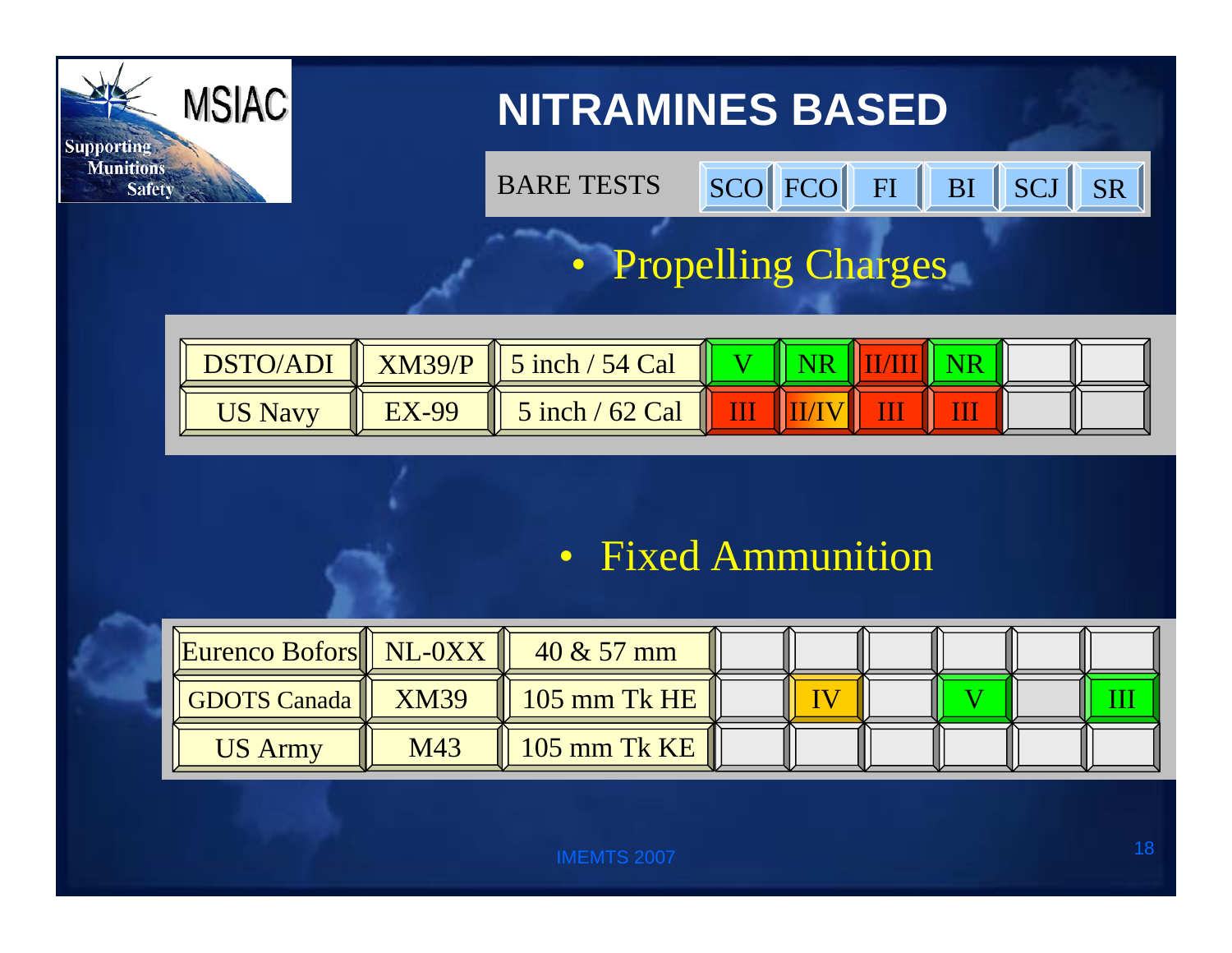

#### • In service

- $-$  NL-0XX (40 mm  $\&$  57 mm) – M43 (105 mm Tank KE with restrictions) • To be introduced in service soon – NL-0XX (57 mm)
	- EX-99 (5 inch propelling charges)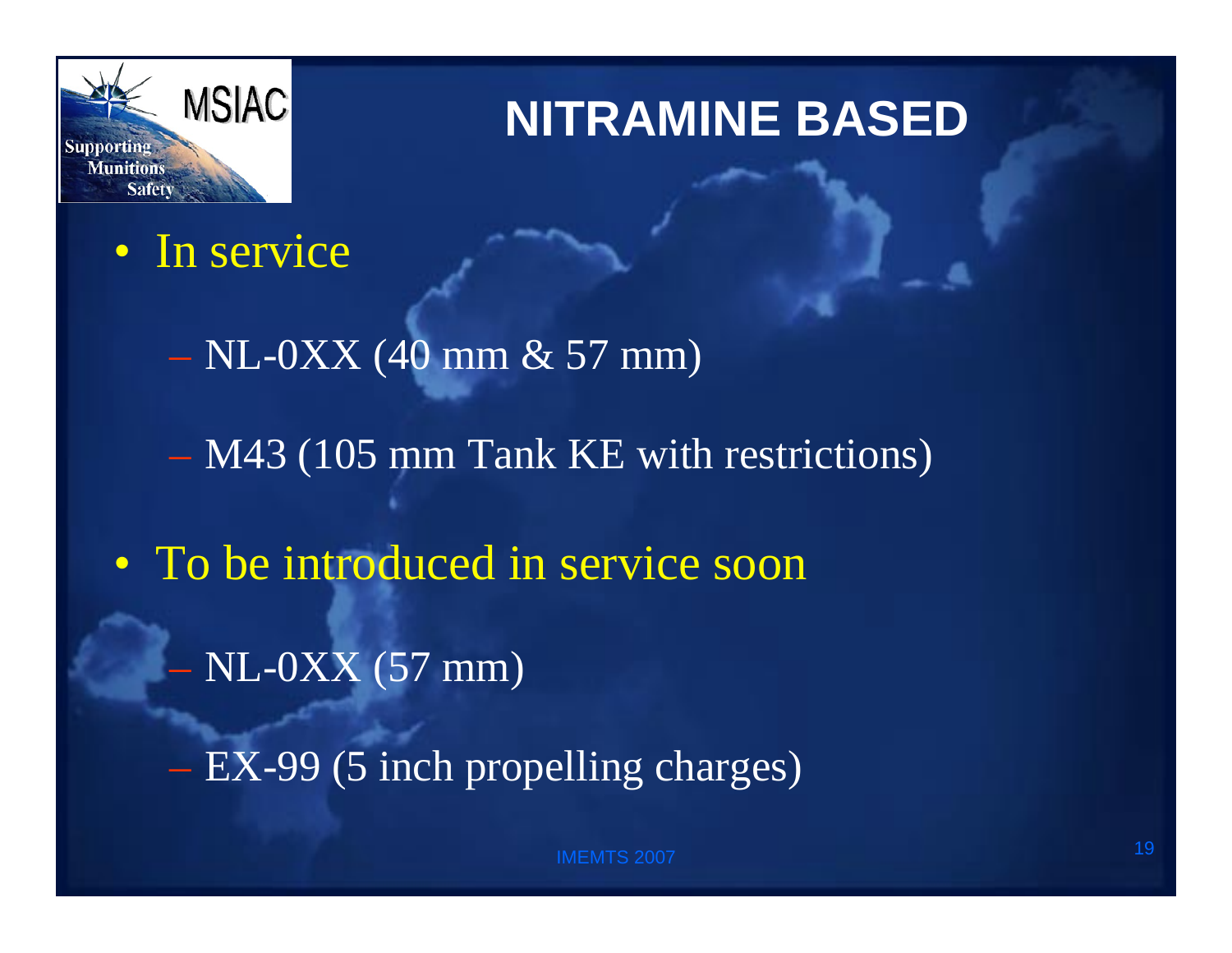

# **SUMMARY**

#### • Two trends

- Modifying Conventional Formulations
- Improving Nitramine Based Formulations
- Numerous formulations available
- All formulations rely on de-confiment to pass thermal tests.
- Some propellants meet most of the STANAG 4439 requirements.
	- IM is a system requirement